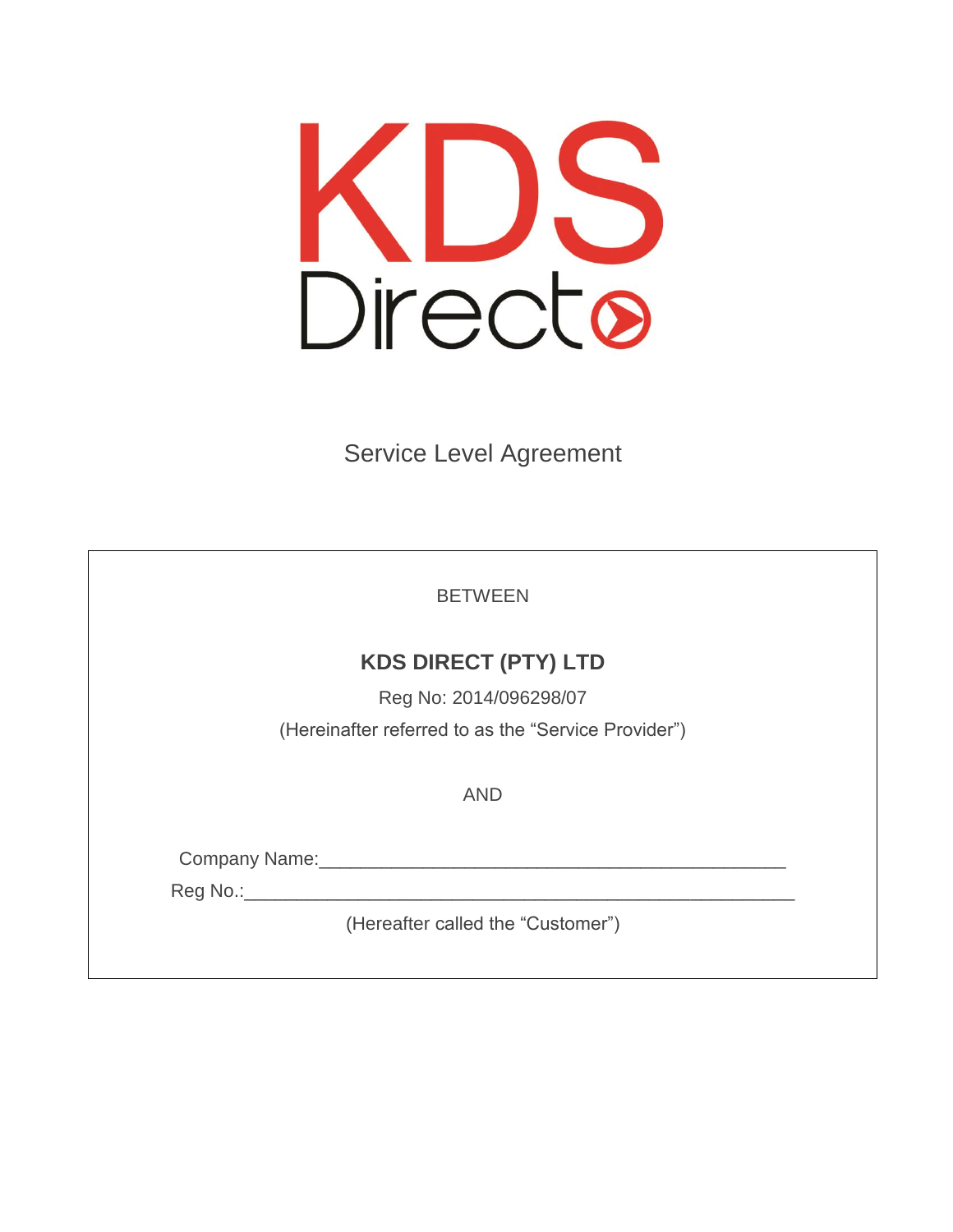

## **Service Agreement Schedule**

Date:\_\_\_\_\_\_\_\_\_\_\_\_\_\_\_\_\_\_\_\_\_\_\_\_ Installation Date:\_

Company:

Existing Contract **New Contract** 

| <b>Physical Address of Installation</b> |                                |                                               |     | <b>Postal Address</b>           |                                        |                    |                                             |                                |
|-----------------------------------------|--------------------------------|-----------------------------------------------|-----|---------------------------------|----------------------------------------|--------------------|---------------------------------------------|--------------------------------|
| Address                                 |                                |                                               |     |                                 | Address                                |                    |                                             |                                |
|                                         |                                |                                               |     |                                 |                                        |                    |                                             |                                |
| City                                    |                                |                                               |     | City                            |                                        |                    |                                             |                                |
| Phone<br>Code                           |                                |                                               |     | Contact meter billing           |                                        |                    |                                             |                                |
| <b>Contact Name</b>                     |                                |                                               | Fax |                                 | Contact e-mail address                 |                    |                                             |                                |
| <b>The Equipment</b>                    |                                |                                               |     |                                 |                                        |                    |                                             |                                |
| <b>Model</b>                            | <b>Serial</b><br><b>Number</b> | <b>Minimum</b><br><b>Billing per</b><br>month |     | <b>Free Images</b><br>per month | <b>Cost per</b><br>Image<br>thereafter | <b>Toner Yield</b> | <b>Maximum</b><br>rated volume<br>per month | <b>Start</b><br><b>Reading</b> |
|                                         |                                |                                               |     |                                 |                                        |                    |                                             |                                |
|                                         |                                |                                               |     |                                 |                                        |                    |                                             |                                |
|                                         |                                |                                               |     |                                 |                                        |                    |                                             |                                |
|                                         |                                |                                               |     |                                 |                                        |                    |                                             |                                |

Service Level Options

Option 1 – Covers all call out, labour, parts and toner

Option 2 – Covers call out, labour and parts, excludes toner

 $\Box$  Option 3 – Covers call out, labour, excludes parts and toner

 $\Box$  Option 4 – Covers call out, labour, and toner, excludes parts

| <b>Customer</b>                                                  | <b>Service Provider</b>                                    |  |  |
|------------------------------------------------------------------|------------------------------------------------------------|--|--|
| I hereby have read the terms and conditions and am authorised on | This agreement is not valid unless signed by an authorised |  |  |
| behalf of the company to proceed with this SLA.                  | manager of KDS DIRECT.                                     |  |  |
|                                                                  | Name: Signature: Signature:                                |  |  |
| Capacity: Date: Date:                                            |                                                            |  |  |
|                                                                  |                                                            |  |  |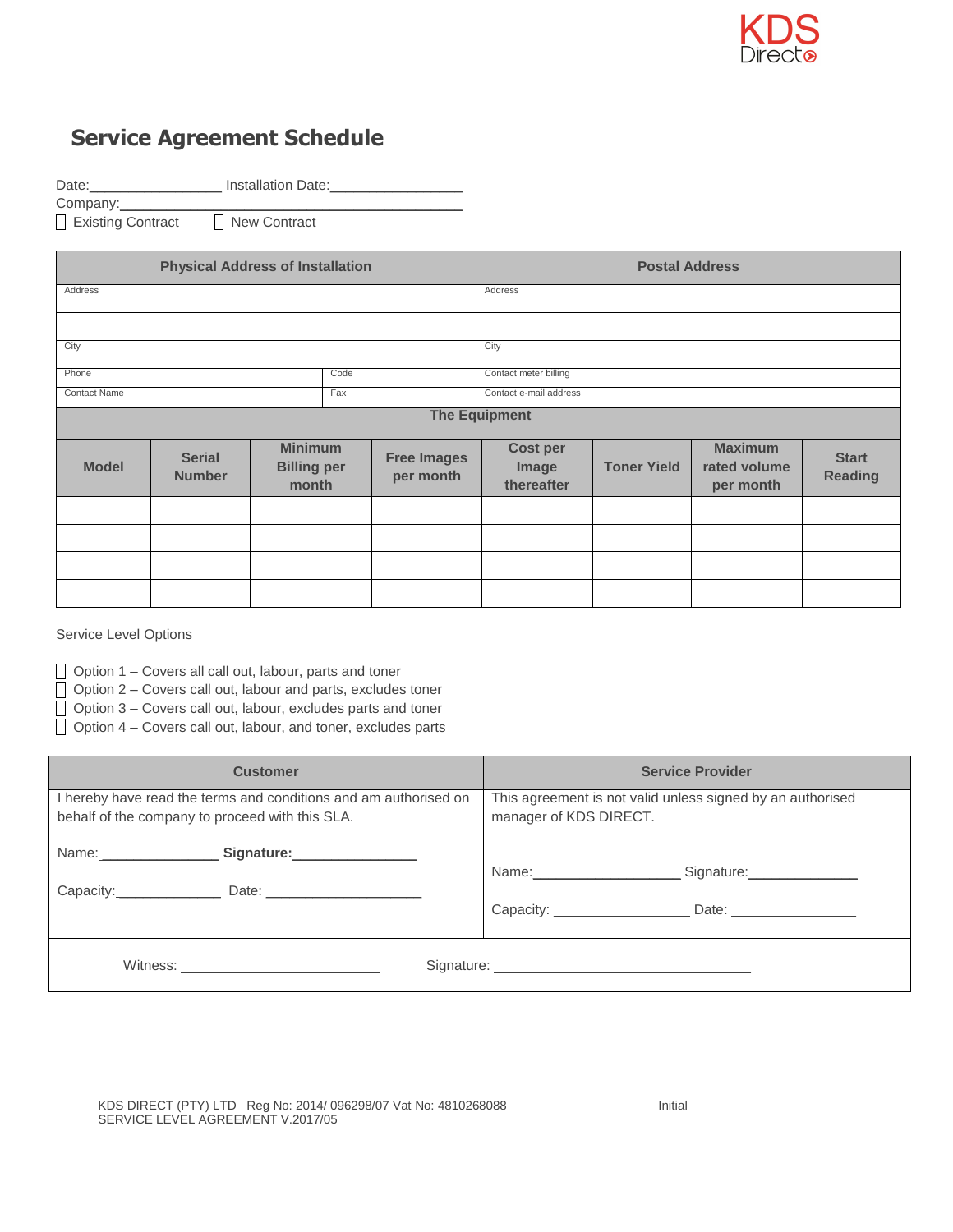

| <b>DEBIT ORDER AUTHORISATION</b>                                                                                                                                                                                                   |  |                                                                                   |  |  |  |  |
|------------------------------------------------------------------------------------------------------------------------------------------------------------------------------------------------------------------------------------|--|-----------------------------------------------------------------------------------|--|--|--|--|
| I/We the undersigned herby agree to or its cessionary or Agent to draw against my/our bank account, wheresoever same may be<br>situated, the SLA charge and any other amounts due to or its Cessionary in terms of this agreement. |  |                                                                                   |  |  |  |  |
|                                                                                                                                                                                                                                    |  |                                                                                   |  |  |  |  |
|                                                                                                                                                                                                                                    |  |                                                                                   |  |  |  |  |
|                                                                                                                                                                                                                                    |  | Branch Code: _______________ACCOUNT Name (Print): _______________________________ |  |  |  |  |
|                                                                                                                                                                                                                                    |  |                                                                                   |  |  |  |  |

### **CONSUMER PROTECTION ACT**

I hereby confirm on behalf of the customer to the Service provider that the annual turnover of the customer is over 2 million Rand per year and I confirm and understand that the Consumer Protection Act does not apply to this agreement.

 **Signature:\_\_\_\_\_\_\_\_\_\_\_\_\_\_\_\_\_\_\_\_\_\_\_\_\_\_\_\_\_\_\_\_\_\_\_\_\_\_\_\_\_\_\_\_\_**

#### **TERMS AND CONDITIONS**

#### **1. Applicability**

The Service provider agrees to provide a service to the Customer as set out in the terms and conditions below. This service does not include the purchase of, the delivery to/from or the installation charges of the equipment, software support, optional accessories or major modifications to the equipment as listed in the service agreement schedule.

#### **2. Duration of the Agreement**

- 2.1 This Agreement shall commence on installation of the equipment and continue for an initial period of sixty (60) months. Thereafter, the Agreement will remain in force for further 12 month period unless terminated by either party giving to the other not less than ninety (90) days written notice by registered post prior to the expiry of the initial period.
- 2.2 In the event of the customer terminating the Agreement during the initial period, and at the election of the Service Provider the Customer agrees to pay the Average Service charge that was charged for the last six months multiplied by the

number of months remaining to complete the initial period to the Service Provider.

2.3 The Customer acknowledges that the payment referred to in paragraph 2.2 above shall constitute the agreed penalty which will be payable to the Service Provider in the event of termination by the customer prior to the completion of the initial period.

#### **3. Obligations of the Service Provider**

- 3.1 The Service provider shall provide a maintenance service (excluding software support) in accordance with the option chosen for the equipment listed in the Service Agreement Schedule for the period of this agreement in accordance with the following provisions should it be applicable to the option chosen;
- 3.1.1 Keep the equipment in good working order for the duration of the Agreement by replacing without charge parts which the Service Provider or its authorized Agent deem to be broken or worn through use.
- 3.1.2 Not charge for any routine maintenance, repair work or for replacement parts as a result of fair wear and tear.

KDS DIRECT (PTY) LTD Reg No: 2014/ 096298/07 Vat No: 4810268088 Initial SERVICE LEVEL AGREEMENT V.2017/05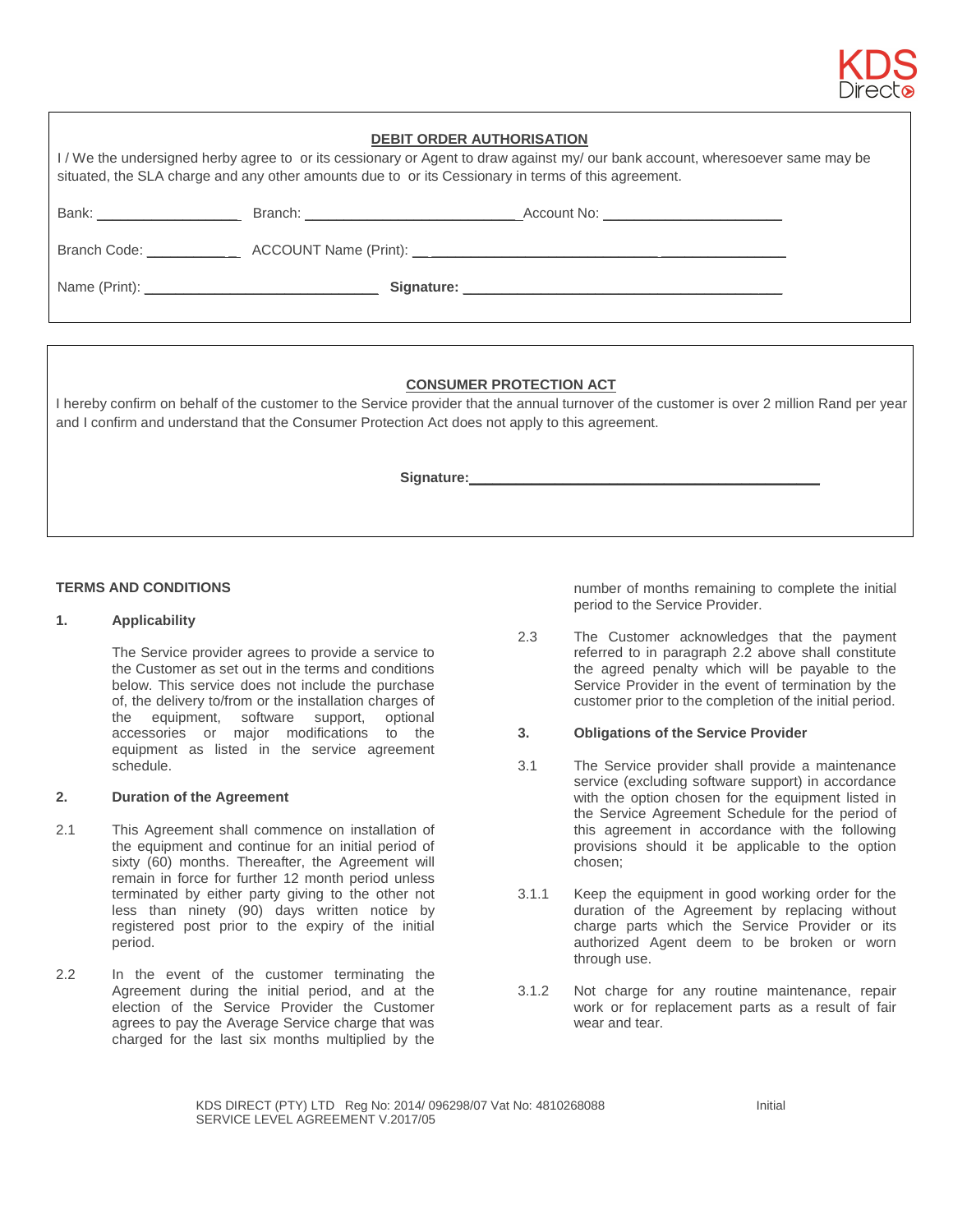

- 3.1.3 Provide service free of any traveling charges within a 50km radius of the Service Providers or authorised Agents service centre.
- 3.1.4 Respond to service calls within eight (8) working hours for service calls within a 50km radius of a service centre or (24) working hours for service calls beyond the 50km radius, from the time the call is placed with the Service Providers help desk subject to clause 5.6.
- 3.1.5 Provide a maintenance service for a period of twelve (12) months in respect of Digital Controllers installed as part of the equipment listed on the service agreement schedule.

#### **4. Obligations of the Customer**

- 4.1 Provide to the Service Provider true and accurate image counter readings before the  $7<sup>th</sup>$  of every month or when requested to do so by the Service Provider for the purpose of maintenance and billing. After at least three (3) monthly service readings, the Service Provider may elect to invoice the Customer on actual meter readings every third month with the intervening months charges being based on minimum billing if any, or the average image volumes of the preceding months. The next sequential billing will be adjusted for actual excess billing for the previous and current billing period. The Service Provider reserves the right to check the readings from time to time.
- 4.2 Pay to the Service Provider the total monthly minimum charge if any, and the additional image charges if any, calculated at the rate specified in the service agreement schedule, monthly in arrears upon presentation of invoice.
- 4.3 To pay invoices within 30 days of date of statement.
- 4.4 To immediately cease using the equipment and to notify the Service Provider should there be any loss, or damage to, the equipment or part thereof.
- 4.5 To only use toner in the equipment listed in the schedule on toner inclusive Agreements.
- 4.6 To not exceed the recommended toner yields as specified by the Service Provider.
- 4.7 To pay to the Service Provider its published rate for toner, where the Service Provider deems toner usage to be excessive or the customer uses toner in equipment not covered by this agreement.
- 4.8 To pay the Service Providers prevailing rates where the customer is obliged to pay for any work, traveling or replacement parts not covered by the Service Agreement.
- 4.9 To use the equipment with care and to take reasonable precautions to avoid loss or damage and excessive wear and tear.
- 4.10 To not repair the equipment nor have it repaired by any other party other than the Service Provider or their authorized Agent.
- 4.11 Not to use any part or component for the equipment, including toner if applicable that has not been supplied or approved by the Service Provider.
- 4.12 Allow the Service provider or their authorized representative to inspect the equipment and the image counting device at all reasonable times.
- 4.13 To use the equipment only for which it has been designed and in accordance with the Service Providers instructions.
- 4.14 To identify a person to be trained by the Service Provider as the key operator of the equipment.
- 4.15 To identify a suitable area for placement of the equipment and approved by the Service Provider. Once installed the equipment cannot be moved without the approval of the Service Provider.
- 4.16 To contact the Service Provider should the equipment need to be moved to a new location. The Service Provider may bill the Customer the cost of moving the equipment. Should the customer not use the Service Provider the Customer will be liable for the cost of any repairs or damages caused by the moving of the equipment.
- 4.17 To allow the Service Provider to inspect all equipment to be covered under this agreement to determine if it is in good mechanical condition on the effective date of the Agreement. Should the equipment require repair for acceptance, such repairs if accepted by the Customer will be done at the Service Providers then current rate for labour and parts.
- 4.18 To pay the service provider the increased costs or the costs incurred in respect of paragraphs 5.1-5.9.

#### **5. Variation in costs charged**

- 5.1 The Service provider reserves the right to increase image/service charge/fees on an annual basis on the anniversary of the date of installation by up to an amount of CPIX plus 3% of the existing image/service charge/fees.
- 5.2 Where the maximum rated billing is exceeded in any month / quarter as set out in the service agreement schedule the Service Provider reserves

KDS DIRECT (PTY) LTD Reg No: 2014/ 096298/07 Vat No: 4810268088 Initial SERVICE LEVEL AGREEMENT V.2017/05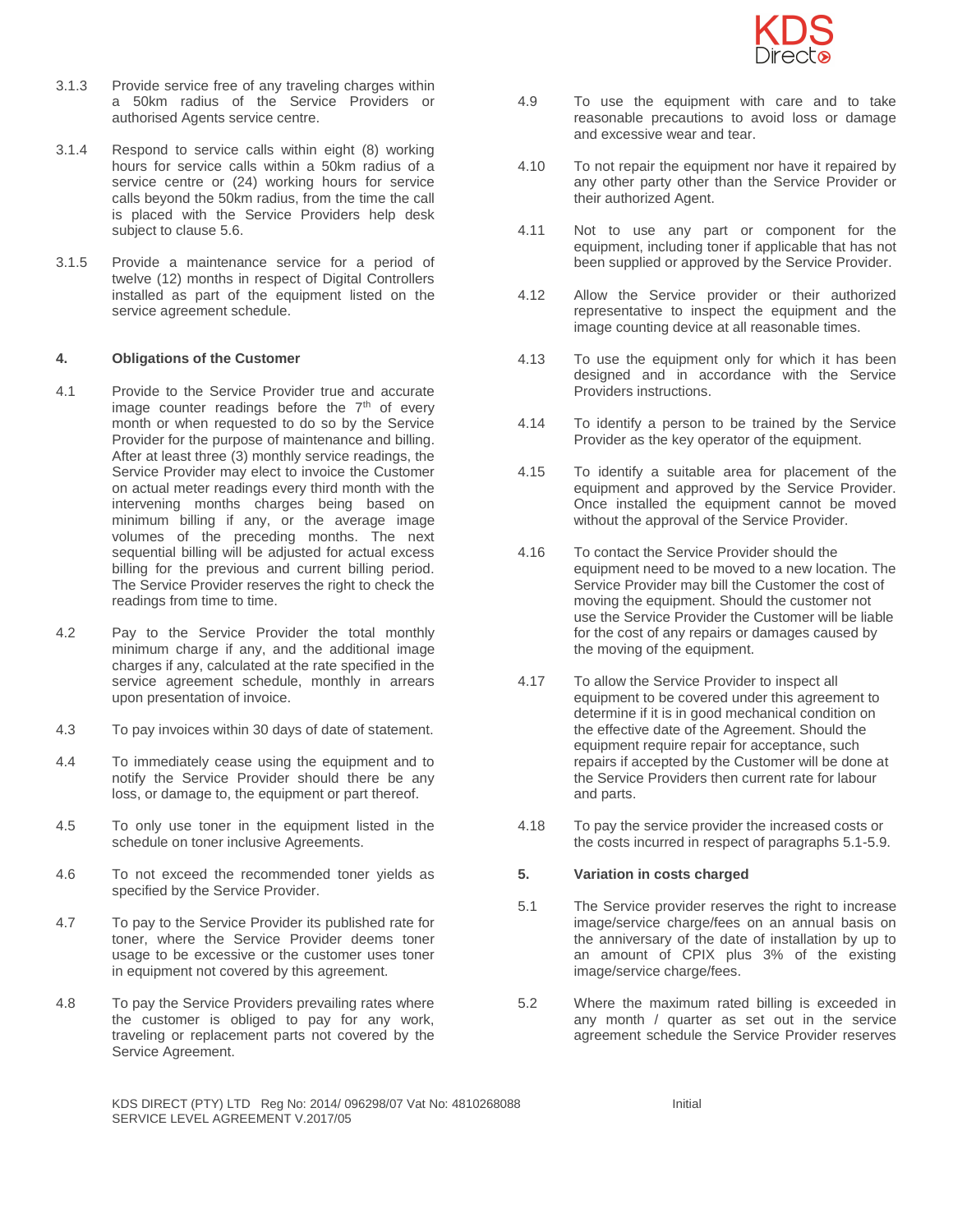

the right to bill the excess volume at 150% of the meter billing rate.

- 5.3 The Service Provider reserves the right to amend the fuel portion (17.5%) of the Service Charge should the price of fuel increase by more than 15% over a quarter. The increase will be in proportion to the percentage increase in the price of fuel.
- 5.4 The Service Provider reserves the right to amend the Service Charge for toner inclusive agreements without notice if toner prices increase for whatever reason.
- 5.5 The transfer of equipment to a different service area subjects the equipment to the rate applicable to that service area.
- 5.6 For service calls outside of the 50km radius, a traveling charge per kilometer as then currently charged by the AA (Automobile Association of South Africa) or its successors in title will be charged and failing that the Service Providers then prevailing rates will be charged.
- 5.7 The Service Provider may levy a charge at its then current prevailing rates if a repair is a result of misuse and negligence in operation, unauthorized repairs or adjustments made by any other person other than the Service Provider or its authorized Agent, damage caused by riots, fire, floods or an act of God or carelessness in the handling of the equipment.
- 5.8 The cost of repair and replacement of the Digital controller will be for the customer's account after a period of twelve months from date of signature of this agreement by the customer.
- 5.9 Both parties agree that the Service provider shall be entitled to charge for service provided at the Customers request should the work have to be done outside of the Service Providers normal working hours.
- 5.10 A minimum service administration fee of R100.00 (One hundred Rand) will come into effect as soon as the monthly billing is below R100.00 per device.

#### 6. **Limitation of liability**

- 6.1 The Service Provider shall not be liable for any loss or delay in performance by the Customer due in whole or in part to any cause beyond the Service Providers control.
- 6.2 This Agreement is applicable to the services area's in which the Service provider operates. If the equipment is moved outside of the service area, the Customer agrees that the Agreement shall be deemed terminated by the customer.
- 6.3 The Service Provider will not be liable for any indirect, special or consequential damages arising out of this Agreement or the use of any equipment and services provided under this Agreement.
- 6.4 The Network Printer board and the Fax board are excluded from the Service Agreement, and the client is liable for replacement / repair to these boards.
- 6.5 Where a shop reconditioning is necessary or the manufacturers life expectancy of the equipment has been exceeded, and normal repairs and replacement parts cannot keep the equipment in satisfactory condition the Service Provider will submit a cost estimate of needed repairs which will be in addition to the Service charges. If the Customer does not authorize such repair, the Service Provider may attend to cancel this agreement and furnish service on a per call basis.
- 6.6 Where the equipment installed is a refurbished or second hand machine, the on-going supply of spare parts and consumables is dependent on them being available from our suppliers.

#### **7. Breach**

- 7.1 Should the customer breach any term of this agreement the Service provider may immediately;
- 7.1.1 Be entitled to charge interest on all overdue accounts at the rate of 15.5% per annum as allowed by the Prescribed Rate of Interest Act and;
- 7.1.2 Cease providing any services in terms of this agreement and recover any toner or parts supplied under this agreement and;
- 7.1.3 Cancel this agreement and;
- 7.1.4 Claim any outstanding amounts due in terms of this agreement as well as the agreed penalty as set out in clauses 2.2 and 2.3.
- 7.2 The parties agree that the Service provider may also cancel this agreement if;
- 7.2.1 The customer, commits any act of insolvency, is sequestrated provisionally or finally, or enters into judicial management or liquidation.
- 7.2.2 Is not using the equipment in accordance with its intended purpose
- 7.2.3 Where a shop reconditioning is necessary or the manufacturer's life expectancy of the equipment has been exceeded.
- 7.3 Further should the Customer be in breach of this agreement and the Service Provider institutes legal proceedings the Customer agrees to pay all costs of such legal action on attorney and own client scale.

KDS DIRECT (PTY) LTD Reg No: 2014/ 096298/07 Vat No: 4810268088 Initial SERVICE LEVEL AGREEMENT V.2017/05